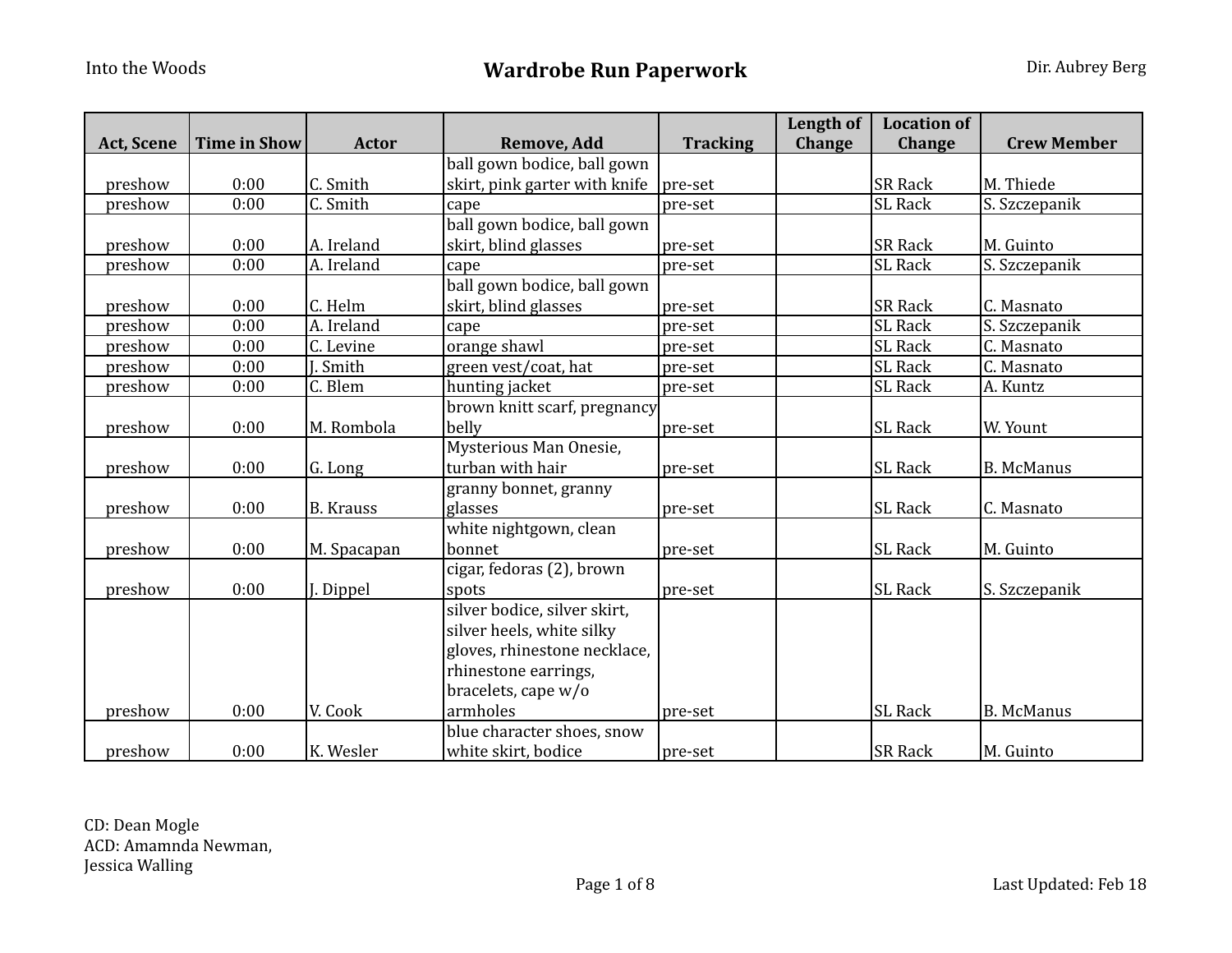|                   |                     |                |                                      |                 | Length of | <b>Location of</b>     |                      |
|-------------------|---------------------|----------------|--------------------------------------|-----------------|-----------|------------------------|----------------------|
| <b>Act, Scene</b> | <b>Time in Show</b> | <b>Actor</b>   | Remove, Add                          | <b>Tracking</b> | Change    | Change                 | <b>Crew Member</b>   |
|                   |                     |                | pink bodice, pink tulle skirt,       |                 |           |                        |                      |
|                   |                     |                | wedding heels, tiara with            |                 |           |                        |                      |
| preshow           | 0:00                | K. Johannigman | veil                                 | pre-set         |           | <b>SR Rack</b>         | M. Thiede            |
| preshow           | 0:00                | J. Riddle      | wedding cape                         | pre-set         |           | <b>SL</b> Rack         | W. Yount             |
| preshow           | 0:00                | G. Kamp        | cape                                 | pre-set         |           | <b>SL Rack</b>         | S. Szczepanik        |
| preshow           | 0:00                | L. Slobotkin   | cape                                 | pre-set         |           | <b>SL Rack</b>         | S. Szczepanik        |
|                   |                     |                | <b>Act 1 Prologue Into the Woods</b> |                 |           |                        |                      |
|                   |                     |                |                                      | for second      |           |                        |                      |
| I,1               | 1:50                | C. Smith       | remove: fan                          | enterance       |           | <b>SR</b>              | M. Thiede            |
|                   |                     |                | remove: shawl add:                   |                 |           |                        |                      |
|                   |                     |                | ballgown bodice, ballgown            |                 |           |                        | M. Thiede, S.        |
| I,1               | 2:35                | C. Smith       | skirt                                |                 | 6:40      | <b>SR</b>              | Caruthers            |
|                   |                     |                | remove: fan add: ballgown            |                 |           |                        |                      |
| I,1               | 2:35                | A. Ireland     | bodice, ballgown skirt               |                 | 2:40      | <b>SR</b>              | M. Guinto, A. Kuntz  |
|                   |                     |                | add: ballgown bodice,                |                 |           |                        |                      |
| I,1               | 2:35                | C. Helm        | ballgown skirt                       |                 | 2:40      | <b>SR</b>              | C. Masnato, W. Yount |
| I,1               | 5:54                | A. Ireland     | add: fan                             |                 | 5:00      | $\overline{\text{SR}}$ | M. Guinto            |
|                   |                     |                | add: orange shawl <b>bring</b>       | give to C.      |           |                        |                      |
|                   |                     |                | onstage: hat and orange              | Levine SL to    |           |                        |                      |
| I,1               |                     | C. Levine      | coat                                 | carry onstage   | 2:30      | SL/Onstage             | C. Masnato           |
| I,1               | 11:15               | C. Blem        | add: blue hunting coat               |                 | :30       | <b>SL</b>              | A. Kuntz             |
|                   |                     |                |                                      | will be getting |           |                        |                      |
|                   |                     |                |                                      | her parasol     |           |                        |                      |
| I,1               | 11:30               | C. Smith       | remove: fan                          | from props      | 2:10      | <b>SR</b>              | M. Thiede            |
|                   |                     |                |                                      | will be getting |           |                        |                      |
|                   |                     |                |                                      | her parasol     |           |                        |                      |
| I,1               | 11:30               | A. Ireland     | remove: fan                          | from props      | 2:10      | <b>SR</b>              | M. Guinto            |
|                   |                     |                |                                      |                 |           |                        |                      |
|                   |                     |                |                                      | after opening   |           |                        |                      |
| I,1               | 14:00               | M. Rombola     | add: brown knit scarf                | number is over  | 6:00      | <b>SL</b>              | W. Yount             |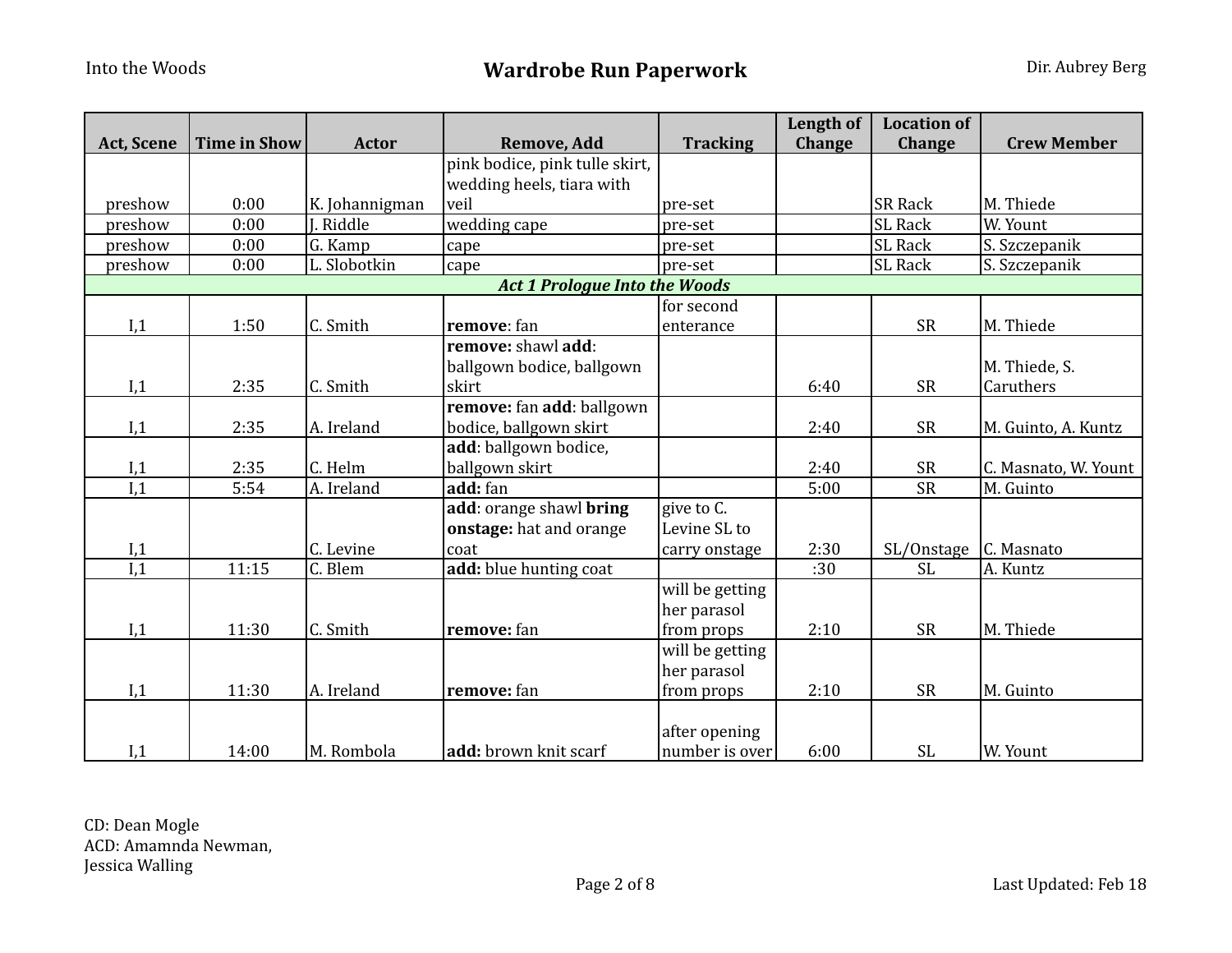|                   |                          |                  |                                  |                 | Length of | <b>Location of</b> |                     |  |  |  |
|-------------------|--------------------------|------------------|----------------------------------|-----------------|-----------|--------------------|---------------------|--|--|--|
| <b>Act, Scene</b> | <b>Time in Show</b>      | <b>Actor</b>     | Remove, Add                      | <b>Tracking</b> | Change    | <b>Change</b>      | <b>Crew Member</b>  |  |  |  |
|                   |                          |                  |                                  | after they give |           |                    |                     |  |  |  |
|                   |                          |                  |                                  | props the       |           |                    |                     |  |  |  |
| I,1               | 14:16                    | C. Smith         | add: fan                         | parasol         | 23:00     | <b>SL</b>          | M. Thiede           |  |  |  |
|                   |                          |                  |                                  | after they give |           |                    |                     |  |  |  |
|                   |                          |                  |                                  | props the       |           |                    |                     |  |  |  |
| I,1               | 14:16                    | A. Ireland       | add: fan                         | parasol         | 23:00     | <b>SL</b>          | M. Guinto           |  |  |  |
|                   |                          |                  | <b>Cinderella at the Grave</b>   |                 |           |                    |                     |  |  |  |
|                   |                          |                  | remove: bowler, glasses          |                 |           |                    |                     |  |  |  |
|                   |                          |                  | add: Mysterious Man              | Keep Bowler     |           |                    | B. McManus, S.      |  |  |  |
| I,2               | 14:05                    | G. Long          | onesie, headwrap with hair       | and glasses SL  | 1:20      | <b>SL</b>          | Caruthers, W. Yount |  |  |  |
|                   |                          |                  | remove: rag top, rag skirt,      |                 |           |                    |                     |  |  |  |
|                   |                          |                  | aprin, bandana, shawl,           |                 |           |                    |                     |  |  |  |
|                   |                          |                  | ballet slippers add: gold        |                 |           |                    |                     |  |  |  |
|                   |                          |                  | bodice, gold skirt, cream        | Actress needs   |           |                    |                     |  |  |  |
|                   |                          |                  | gloves, gold necklace,           | to track to SL  |           |                    |                     |  |  |  |
|                   |                          |                  | earrings, hair ornament,         | House after     |           |                    |                     |  |  |  |
| I,2               | 15:00                    | K. Johannigman   | gold slippers                    | change          | 20:00     | <b>DR</b>          | M. Thiede, A. Kuntz |  |  |  |
|                   |                          |                  | <b>Hello Little Girl</b>         |                 |           |                    |                     |  |  |  |
|                   |                          |                  |                                  |                 |           |                    |                     |  |  |  |
| I,2               | 19:08                    | <b>B.</b> Krauss | add: granny glasses, bonnet      |                 | 10:00     | <b>SL</b>          | C. Masnato          |  |  |  |
|                   |                          |                  | remove: Mysterious Man           |                 |           |                    |                     |  |  |  |
|                   |                          |                  | onesie, headwrap with hair       |                 |           |                    | B. McManus, S.      |  |  |  |
| I,2               | 21:35                    | G. Long          | add: glasses, bowler             |                 | 3:30      | <b>SL</b>          | Caruthers, W. Yount |  |  |  |
|                   |                          |                  | I Guess this is Goodbye          |                 |           |                    |                     |  |  |  |
|                   |                          |                  | <b>Maybe Their Magic</b>         |                 |           |                    |                     |  |  |  |
|                   |                          |                  | <b>Our Little World</b>          |                 |           |                    |                     |  |  |  |
|                   |                          |                  | <b>Maybe Their Magic Reprise</b> |                 |           |                    |                     |  |  |  |
|                   |                          |                  | remove: bloody nightgown,        |                 |           |                    |                     |  |  |  |
|                   |                          |                  | bloody bonnet add: white         |                 |           |                    |                     |  |  |  |
| I,2               | 32:00                    | M. Spacapan      | nightgown, clean bonnet          |                 | 5:45      | <b>SL</b>          | M. Guinto           |  |  |  |
|                   | <b>I Know Things Now</b> |                  |                                  |                 |           |                    |                     |  |  |  |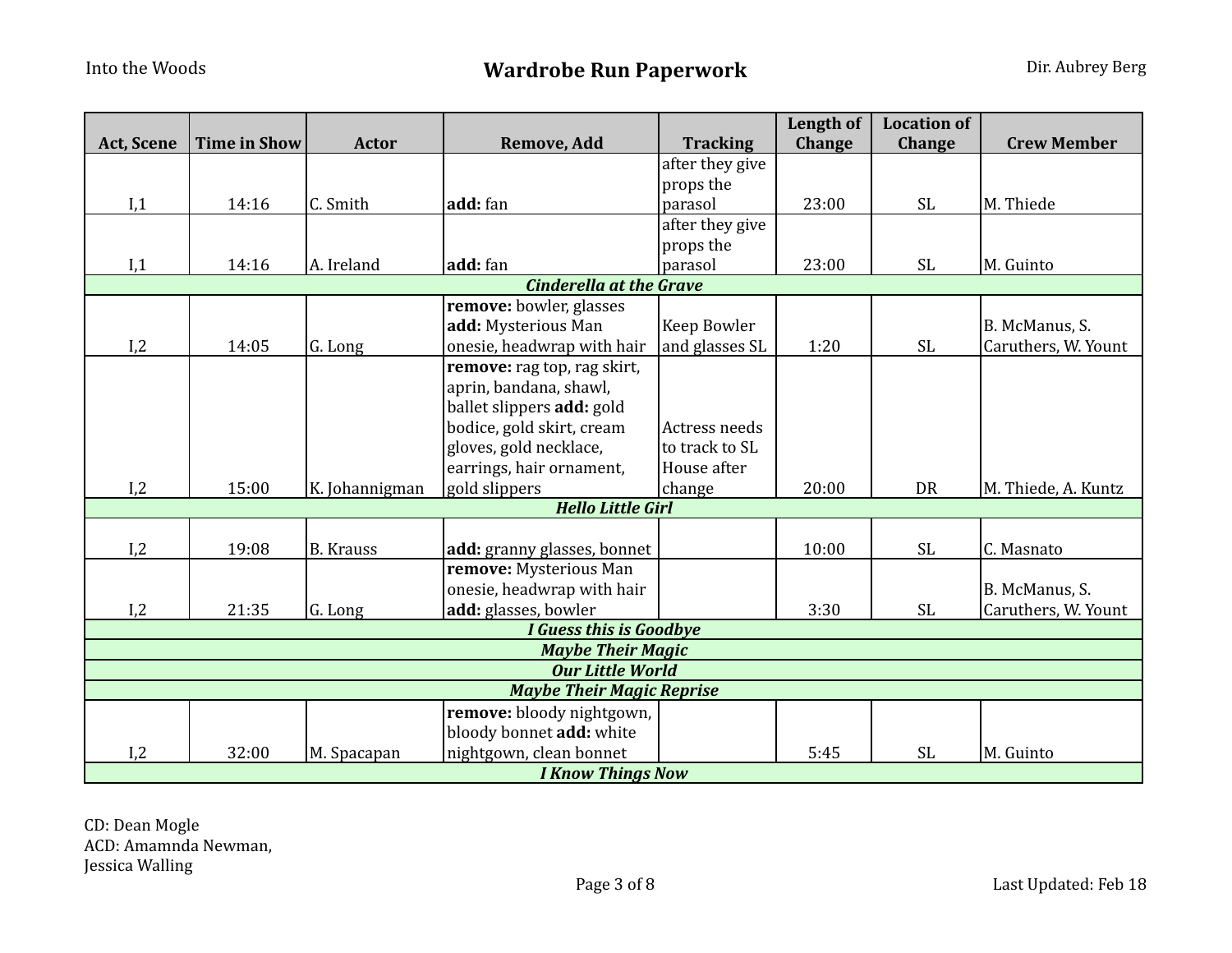|            |                     |                |                                   |                 | <b>Length of</b> | <b>Location of</b> |                     |
|------------|---------------------|----------------|-----------------------------------|-----------------|------------------|--------------------|---------------------|
| Act, Scene | <b>Time in Show</b> | <b>Actor</b>   | Remove, Add                       | <b>Tracking</b> | <b>Change</b>    | <b>Change</b>      | <b>Crew Member</b>  |
|            |                     |                |                                   | hand to baker   |                  |                    |                     |
| I,2        | 34:30               | L. Young       | remove: red cape                  | onstage         |                  | onstage            |                     |
|            |                     |                | remove: glasses, bowler           |                 |                  |                    |                     |
|            |                     |                | add: Mysterious Man               |                 |                  |                    | B. McManus, S.      |
| I,2        | 34:45               | G. Long        | onesie, headwrap with hair        |                 | 2:10             | <b>SR</b>          | Caruthers, W. Yount |
|            |                     |                | <b>A Very Nice Prince</b>         |                 |                  |                    |                     |
|            |                     |                | <b>First Midnight</b>             |                 |                  |                    |                     |
| I,2        | 38:15               | L. Young       | add: wolf cape                    |                 | 22:15            | <b>DR</b>          | M. Holl             |
|            |                     |                | <b>Giants in the Sky</b>          |                 |                  |                    |                     |
|            |                     |                | <b>Agony</b>                      |                 |                  |                    |                     |
|            |                     |                | remove: Mysterious Man            |                 |                  |                    |                     |
|            |                     |                | onesie, headwrap with hair        |                 |                  |                    | B. McManus, S.      |
| 1,3        | 49:00               | G. Long        | add: glasses, bowler              |                 | 17:20            | <b>SL</b>          | Caruthers, W. Yount |
|            |                     |                | <b>A Very Nice Prince Reprise</b> |                 |                  |                    |                     |
|            |                     |                | <b>It Takes Two</b>               |                 |                  |                    |                     |
|            |                     |                | remove: Milky add: cigar,         | track Milky to  |                  |                    | S. Szczepanik, W.   |
| I,3        | 55:40               | J. Dippel      | fedoras (2), brown spots          | lsr             | 4:30             | SL                 | Yount               |
|            |                     |                | <b>Second Midnight</b>            |                 |                  |                    |                     |
| I,4        | 56:20               | K. Johannigman | remove: right shoe                |                 | 5:20             | <b>SL</b>          | A. Kuntz            |
|            |                     |                | remove: fan add: pink             | before bloody   |                  |                    |                     |
| I,4        | 56:20               | C. Smith       | garter with knife                 | shoe scene      | 15:00            | <b>SR</b>          | M. Thiede           |
|            |                     |                |                                   | before bloody   |                  |                    |                     |
| I,4        | 56:20               | A. Ireland     | remove: fan, right shoe           | shoe scene      | 15:00            | <b>SR</b>          | M. Guinto           |
|            |                     |                |                                   | before bloody   |                  |                    |                     |
| I,4        | 56:20               | C. Helm        | remove: fan, right shoe           | shoe scene      | 15:00            | <b>SR</b>          | C. Masnato          |
|            |                     |                | remove: glasses, bowler           |                 |                  |                    |                     |
|            |                     |                | add: Mysterious Man               | track Narrator  |                  |                    | B. McManus, S.      |
| I,4        | 57:15               | G. Long        | onesie, headwrap with hair        | pieces to SL    | 2:50             | <b>SR</b>          | Caruthers, W. Yount |
|            |                     |                | <b>Stay With Me</b>               |                 |                  |                    |                     |
| I,4        | 1:00:00             | L. Roesner     | add: apron                        |                 | 14:00            | <b>DR</b>          | M. Holl             |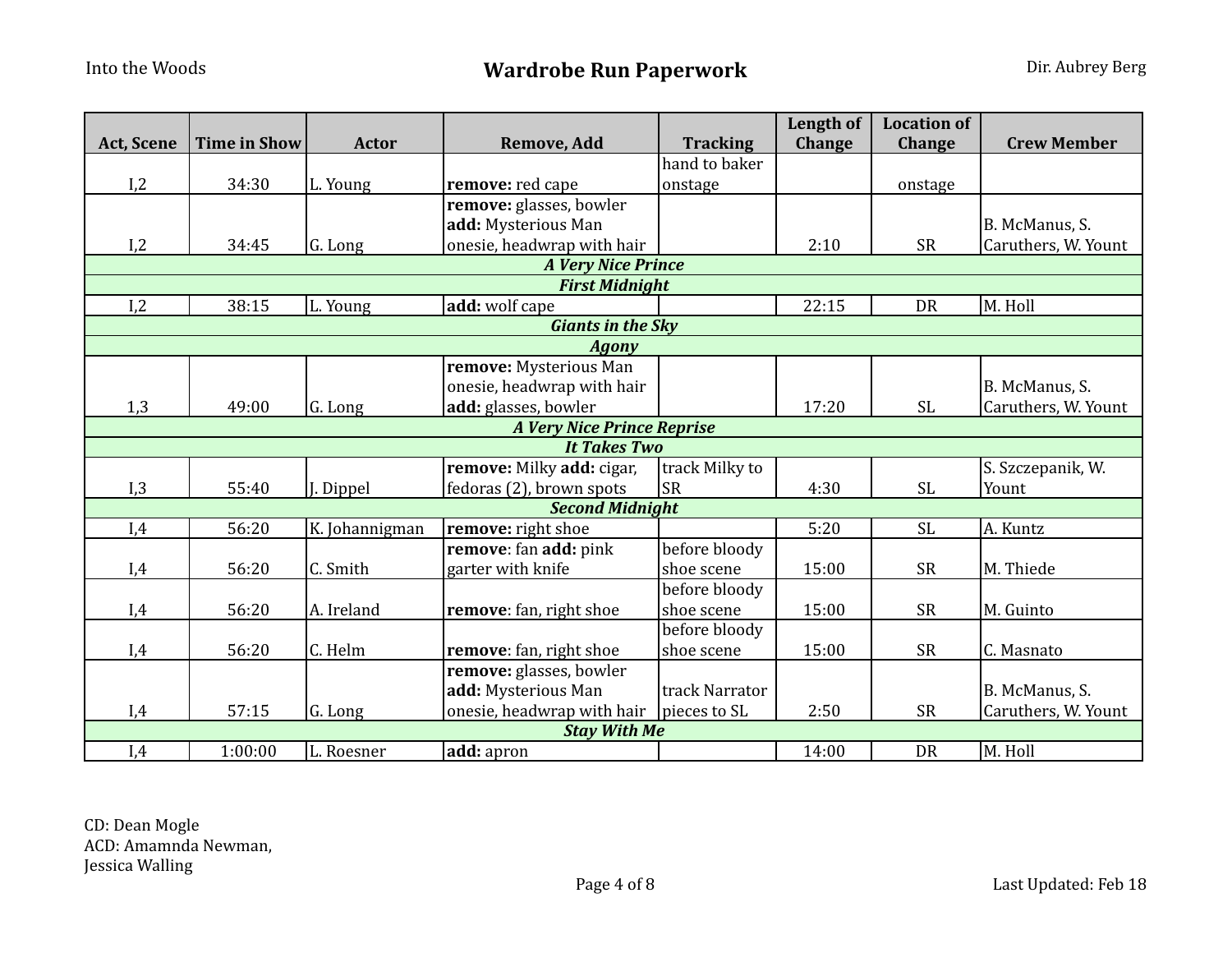|                   |              |         |                                |                 | Length of     | <b>Location of</b>   |                     |
|-------------------|--------------|---------|--------------------------------|-----------------|---------------|----------------------|---------------------|
| <b>Act, Scene</b> | Time in Show | Actor   | Remove, Add                    | <b>Tracking</b> | <b>Change</b> | <b>Change</b>        | <b>Crew Member</b>  |
|                   |              |         | remove: Mysterious Man         |                 |               |                      |                     |
|                   |              |         | onesie, headwrap with hair     |                 |               |                      | B. McManus, S.      |
| I,4               | 1:00:15      | G. Long | add: glasses, bowler           |                 | 1:00          | SL.                  | Caruthers, W. Yount |
|                   |              |         | remove: witch cape with        |                 |               |                      |                     |
|                   |              |         | armholes, green dress,         |                 |               |                      |                     |
|                   |              |         | stripped stockings, purple     |                 |               |                      |                     |
|                   |              |         | heels, finglerless gloves add: |                 |               |                      |                     |
|                   |              |         | silver bodice, silver skirt,   |                 |               |                      |                     |
|                   |              |         | silver heels, white silky      |                 |               |                      |                     |
|                   |              |         | gloves, rhinestone necklace,   |                 |               |                      |                     |
|                   |              |         | rhinestone earrings,           |                 |               |                      |                     |
|                   |              |         | bracelets, cape $w/o$          | Hag costume     |               | SL: quick            | B. McManus, C.      |
| I,4               | 1:01:50      | V. Cook | armholes                       | to K. Wesler    | 12:15         | change booth Masnato |                     |

*Witch
Change
Order:*

*•
Christina
meets
Vicki
SR.
While
running
to
SL,
handoff
gloves
and
cape*

*•
First
5
minutes
before
she
talks:
remove
dress,
cape,
shoes
and
handoff
to
witch
double.

Give
Vicki
robe
and
remove
striped
stockings.*  **Remove prosthetics and wig while adding jewelry and gloves. Handoff wig to double** 

*•
Add
dress
when
makeup
is
in
a
good
place*

*•
Shoes
after
dress*

*•
Add
cape
without
armholes
when
everything
done*

|                                   |         |           | add: hag green dress, lime<br>gloves, original cape with |                 |      |           |                     |  |
|-----------------------------------|---------|-----------|----------------------------------------------------------|-----------------|------|-----------|---------------------|--|
| I.4                               | 1:01:50 | K. Wesler | larmholes                                                |                 | 5:15 | SL        | M. Guinto, W. Yount |  |
|                                   |         |           | <b>remove:</b> glasses, bowler,                          |                 |      |           |                     |  |
|                                   |         |           | coat <b>add:</b> Mysterious Man                          | give coat to D. |      |           |                     |  |
| .4                                | 1:01:55 | G. Long   | onesie, headwrap with hair Becker                        |                 | 3:20 | <b>SL</b> | S. Caruthers        |  |
| <b>On the Steps of the Palace</b> |         |           |                                                          |                 |      |           |                     |  |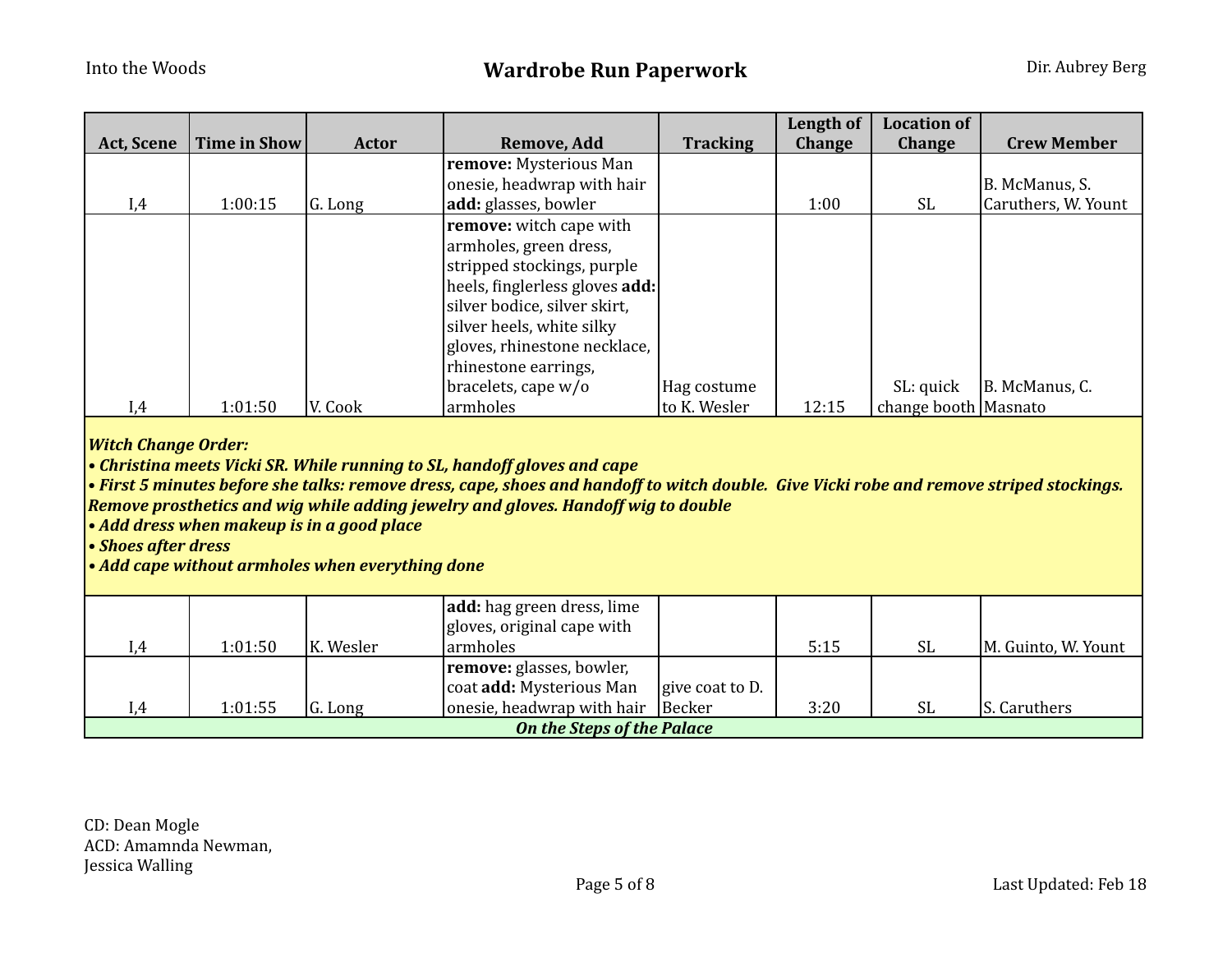|                   |                     |                |                                              |                 | Length of      | <b>Location of</b> |                     |
|-------------------|---------------------|----------------|----------------------------------------------|-----------------|----------------|--------------------|---------------------|
| <b>Act, Scene</b> | <b>Time in Show</b> | <b>Actor</b>   | Remove, Add                                  | <b>Tracking</b> | Change         | Change             | <b>Crew Member</b>  |
|                   |                     |                | remove: gold bodice, gold                    |                 |                |                    |                     |
|                   |                     |                | skirt, cream gloves, gold                    |                 |                |                    |                     |
|                   |                     |                | necklace, earrings, hair                     |                 |                |                    |                     |
|                   |                     |                | ornament, gold slippers                      | She will be     |                |                    |                     |
|                   |                     |                | add: rag top, rag skirt, aprin, running from |                 |                |                    |                     |
|                   |                     |                | bandana, shawl, ballet                       | the house to    |                |                    |                     |
| I,4               | 1:05:00             | K. Johannigman | slippers                                     | <b>SR</b>       | 5:00           | <b>SR</b>          | M. Thiede, A. Kuntz |
|                   |                     |                | remove: brown spots,                         |                 |                |                    | S. Szczepanik, W.   |
| I,4               | 1:07:40             | J. Dippel      | fedora, cigar add: Milky                     |                 | :25            | <b>SR</b>          | Yount               |
|                   |                     |                | <b>Witch Transformation</b>                  |                 |                |                    |                     |
|                   |                     |                | remove: Mysterious Man                       | D. Becker and   |                | onstage            |                     |
|                   |                     |                | onesie, headwrap with hair                   | C. Deane bring  |                | change,            | B. McManus, S.      |
| I,4               |                     | G. Long        | add: glasses, bowler, coat                   | pieces onstage  | <b>HANDOFF</b> | handoff            | Caruthers, W. Yount |
|                   |                     |                | remove: striped tights,                      |                 |                |                    |                     |
|                   |                     |                | witch dress, cape, purple                    |                 |                |                    |                     |
|                   |                     |                | heels add: blue character                    |                 |                |                    |                     |
|                   |                     |                | shoes, snow white skirt,                     |                 |                |                    |                     |
| 1,4               | 1:10:15             | K. Wesler      | bodice                                       |                 | 6:20           | <b>SR</b>          | M. Guinto, W. Yount |
|                   |                     |                | <b>Hunt for Cinderella-Finale Part 1</b>     |                 |                |                    |                     |
| I, 5              | 1:10:45             | M. Rombola     | add: pregnancy belly                         |                 | 4:00           | <b>SL</b>          | C. Masnato          |
|                   |                     |                | remove: coat, any other                      |                 |                |                    |                     |
| I, 5              | 1:10:45             | C. Blem        | hunting gear                                 |                 | 4:00           | <b>SL</b>          | C. Masnato          |
|                   |                     |                |                                              |                 |                |                    |                     |
|                   |                     |                | remove: rag top, rag skirt,                  |                 |                |                    |                     |
|                   |                     |                | aprin, bandana, shawl, ballet                |                 |                |                    |                     |
|                   |                     |                | slippers add: pink bodice,                   |                 |                |                    |                     |
|                   |                     |                | pink tulle skirt, wedding                    |                 |                |                    |                     |
| I, 5              | 1:13:55             | K. Johannigman | heels, tiara with veil                       |                 | 1:05           | <b>SR</b>          | M. Thiede, A. Kuntz |
| $\overline{I,5}$  | 1:13:55             | J. Riddle      | add: wedding cape                            |                 | 1:05           | $\overline{SL}$    | W. Yount            |
|                   |                     |                |                                              | for blinding    |                |                    |                     |
| I, 5              | 1:13:30             | A. Ireland     | add: right shoe                              | scene           | 1:30           | <b>SR</b>          | M. Guinto           |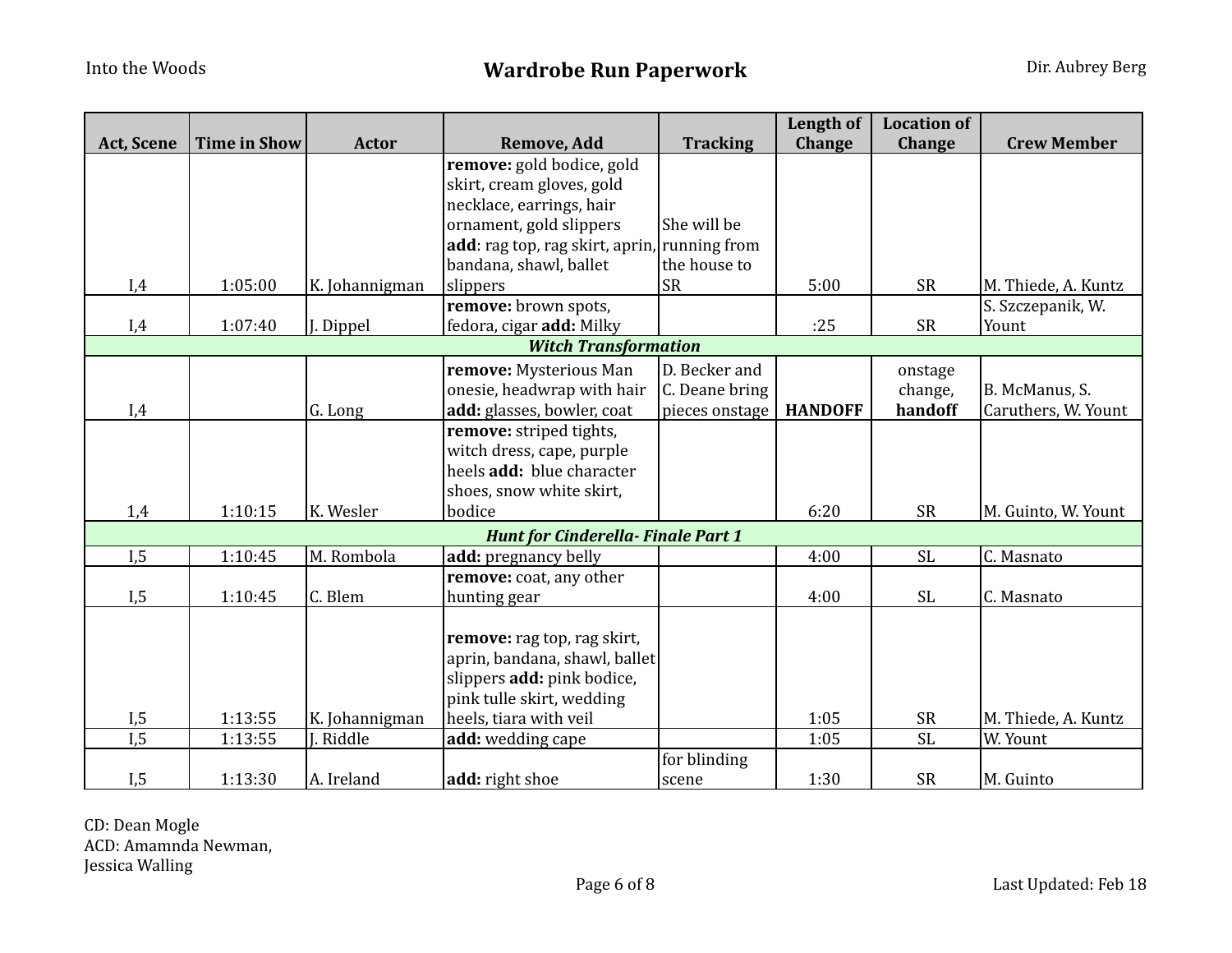|                   |                     |                       |                                 |                 | Length of     | <b>Location of</b> |                     |  |  |  |
|-------------------|---------------------|-----------------------|---------------------------------|-----------------|---------------|--------------------|---------------------|--|--|--|
| Act, Scene        | <b>Time in Show</b> | Actor                 | Remove, Add                     | <b>Tracking</b> | <b>Change</b> | Change             | <b>Crew Member</b>  |  |  |  |
|                   |                     |                       |                                 | for blinding    |               |                    |                     |  |  |  |
| I, 5              | 1:13:30             | C. Helm               | add: right shoe                 | scene           | 1:30          | <b>SR</b>          | C, Masnato          |  |  |  |
| <b>Ever After</b> |                     |                       |                                 |                 |               |                    |                     |  |  |  |
| I, 5              | 1:15:30             | A. Ireland            | add: blind glasses              |                 | 1:25          | <b>SR</b>          | M. Guinto           |  |  |  |
| I, 5              | 1:15:30             | C. Helm               | add: blind glasses              |                 | 1:25          | <b>SR</b>          | C. Masnato          |  |  |  |
|                   |                     |                       | <b>Intermission Change</b>      |                 |               |                    |                     |  |  |  |
|                   |                     |                       | remove: pink bodice, pink       |                 |               |                    |                     |  |  |  |
|                   |                     |                       | tulle skirt, wedding heels,     |                 |               |                    |                     |  |  |  |
|                   |                     |                       | tiara with veil add: rag top,   |                 |               |                    |                     |  |  |  |
|                   |                     |                       | rag skirt, aprin, bandana,      |                 |               |                    |                     |  |  |  |
|                   |                     |                       | ballet slippers, long red       |                 |               |                    |                     |  |  |  |
| Int.              |                     | K. Johannigman        | velvet cape, crown              |                 | 15:00         | DR                 | M. Thiede, A. Kuntz |  |  |  |
|                   |                     |                       |                                 |                 |               |                    |                     |  |  |  |
|                   |                     |                       | remove: brown velcro            |                 |               |                    |                     |  |  |  |
| Int.              |                     | I. Smith              | shoes add: olive green shoes    |                 | 15:00         | DR                 |                     |  |  |  |
|                   |                     |                       | remove: dirty bodice, dirty     |                 |               |                    |                     |  |  |  |
|                   |                     |                       | shoes add: orange bodice,       |                 |               |                    |                     |  |  |  |
|                   |                     |                       | orange necklace, tri-colored    |                 |               |                    |                     |  |  |  |
| Int.              |                     | C. Levine             | shoes                           |                 | 15:00         | <b>DR</b>          |                     |  |  |  |
|                   |                     |                       | remove: garter with knife       |                 |               |                    |                     |  |  |  |
| Int.              |                     | C. Smith              | add: fan                        |                 | 15:00         | <b>DR</b>          |                     |  |  |  |
| Int.              |                     | M. Rombola            | add: Baker wife scarf           |                 | 15:00         | DR                 |                     |  |  |  |
|                   |                     |                       | <b>Act 2 Prologue: So Happy</b> |                 |               |                    |                     |  |  |  |
| II,1              | 3:10                | L. Slobotkin          | add: cape                       |                 | 11:00         | <b>SL</b>          | S. Szczepanik       |  |  |  |
|                   |                     |                       |                                 | props parasol   |               |                    |                     |  |  |  |
| II,1              | 3:10                | C. Smith              | remove: fan add: cape           | handoff         | 11:00         | <b>SL</b>          | S. Szczepanik       |  |  |  |
| II,1              | 3:10                | A. Ireland            | add: cape                       |                 | 11:00         | <b>SL</b>          | S. Szczepanik       |  |  |  |
| II,1              | 3:10                | $\overline{C}$ . Helm | add: cape                       |                 | 11:00         | <b>SL</b>          | S. Szczepanik       |  |  |  |
| II,1              | 6:30                | G. Kamp               | add: cape                       |                 | 7:45          | <b>SL</b>          | S. Szczepanik       |  |  |  |
|                   |                     |                       | remove: red cape and            |                 |               |                    |                     |  |  |  |
| II,1              | 9:45                | K. Johannigman        | crown                           | into rags       | :30           | <b>SR</b>          | M. Thiede, A. Kuntz |  |  |  |